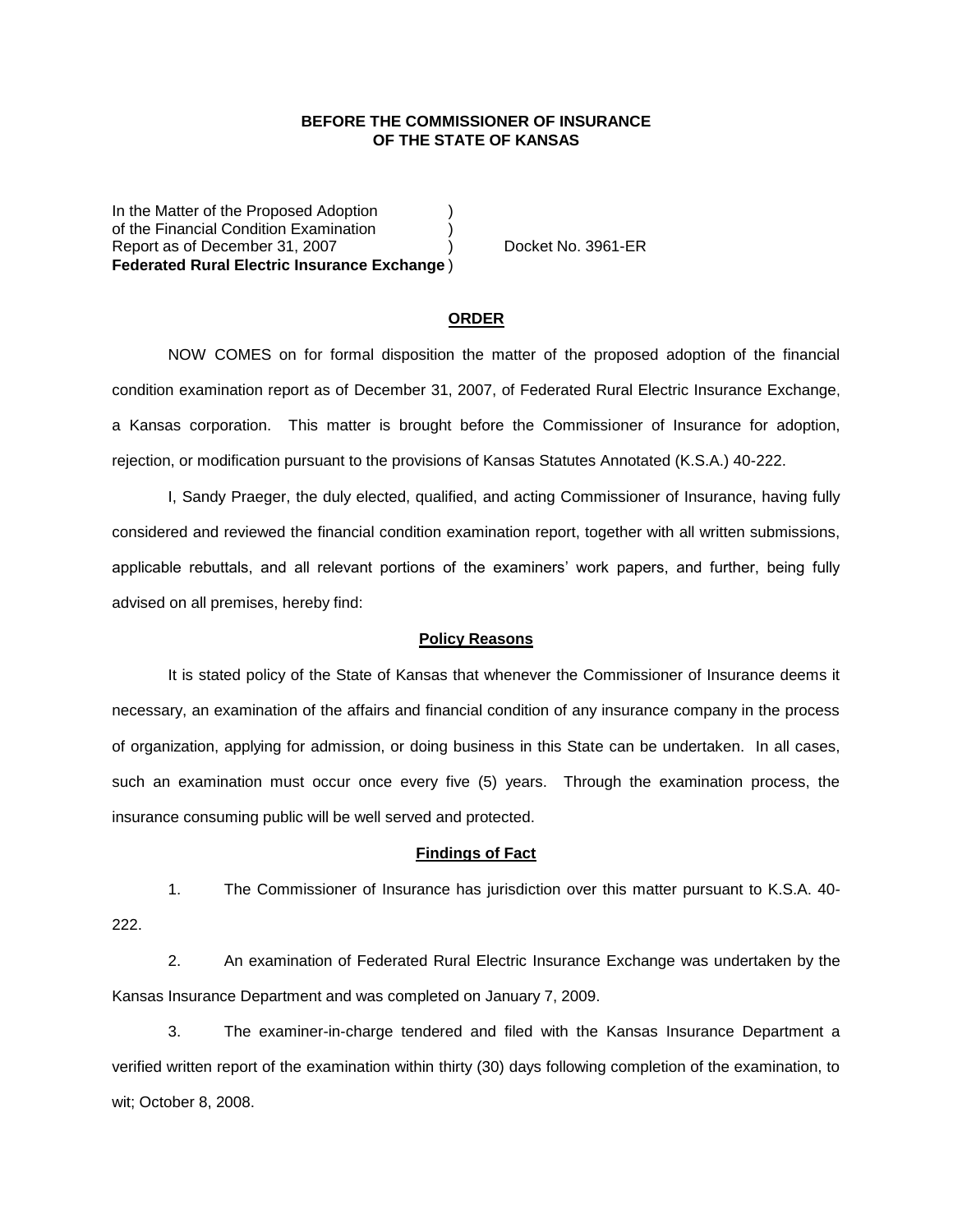4. Following receipt of the verified report, the Kansas Insurance Department transmitted the report to Federated Rural Electric Insurance Exchange on January 7, 2009, with a duly executed notice advising the company of its opportunity to prepare and submit to the Kansas Insurance Department a written submission or rebuttal with respect to any and all matters contained in the report. Federated Rural Electric Insurance Exchange was further advised that any written submission or rebuttal needed to be filed with the Kansas Insurance Department no later than thirty (30) days after receipt of the verified report.

5. Federated Rural Electric Insurance Exchange filed a written acceptance of the verified report on January 27, 2009.

6. Based upon the written submission tendered by Federated Rural Electric Insurance Exchange, the company took no exceptions to matters contained in the verified report.

7. Within thirty (30) days of the end of the time period allowed for written submission or rebuttal, the Commissioner of Insurance fully reviewed the report, together with all written submissions and rebuttals provided by Federated Rural Electric Insurance Exchange. The Commissioner of Insurance further reviewed all relevant workpapers.

8. No other written submissions or rebuttals were submitted by Federated Rural Electric Insurance Exchange.

### **Conclusion of Law**

9. K.S.A. 40-222(k)(2) provides:

"Within 30 days of the end of the period allowed for the receipt of written submissions or rebuttals, the commissioner shall fully consider and review the report, together with any written submissions or rebuttals and any relevant portions of the examiners workpapers and enter an order:

- (A) Adopting the examination report as filed or with modification or corrections. If the examination report reveals that the company is operating in violation of any law, regulation or prior order of the commissioner, the commissioner may order the company to take any action the commissioner considers necessary and appropriate to cure such violations; or
- (B) rejecting the examination report with directions to the examiners to reopen the examination for purposes of obtaining additional data, documentation or information, and refiling pursuant to subsection (k); or
- (C) call and conduct a fact-finding hearing in accordance with K.S.A. 40-281 and amendments thereto for purposes of obtaining additional documentation, data, information and testimony."